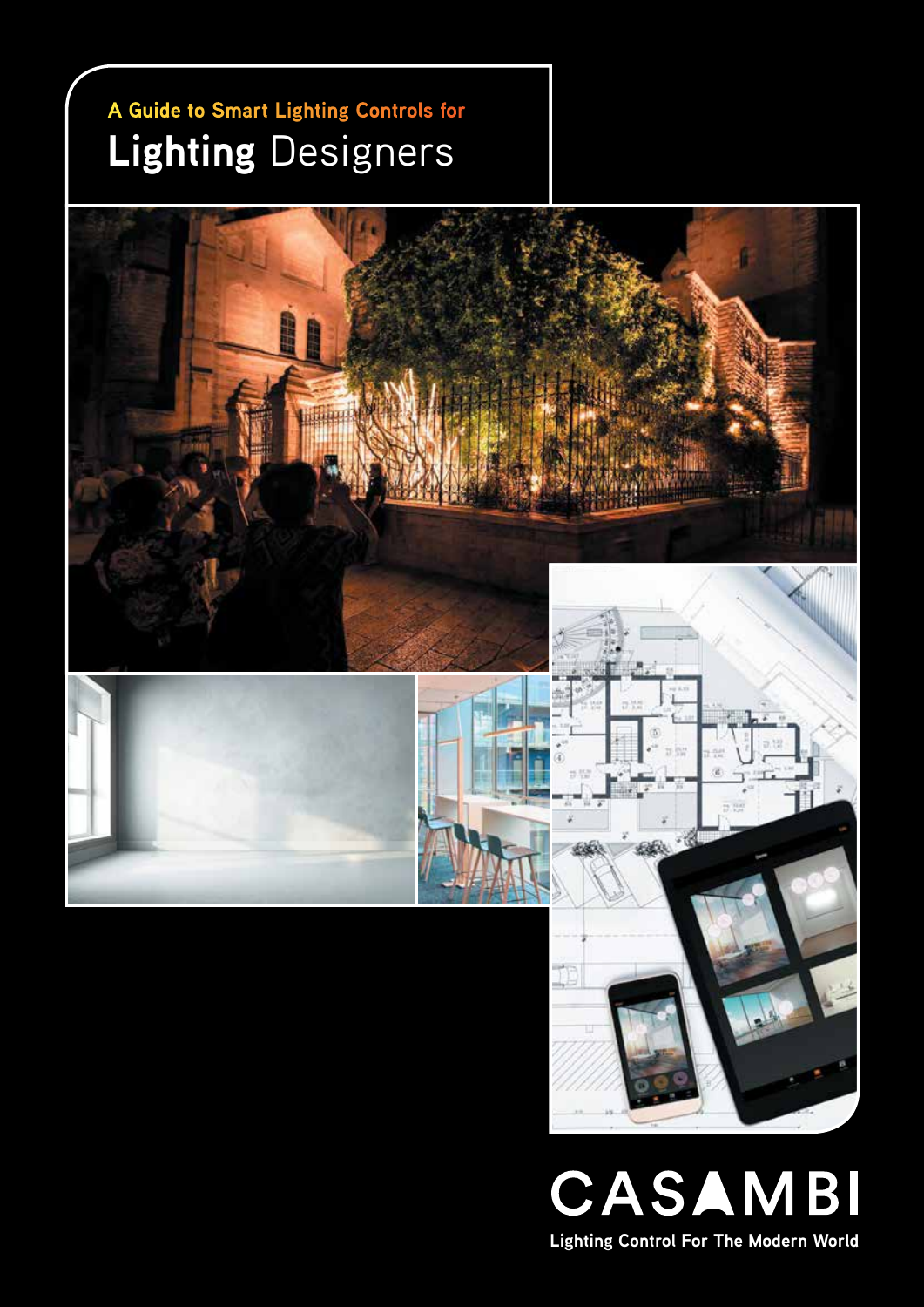Smart lighting is a game changer for lighting designers. No longer are lighting controls an extra or an afterthought – now designers can build flexibility into how spaces are lit from the very outset and provide an immersive, interactive experience.

**Casambi** makes it easier than ever to use smart lighting to take your designs to the next level.

Thanks to **BLE, Casambi** provides robust, professionallevel smart lighting control from almost any mobile device – and installation couldn't be simpler.

# **What is** smart lighting?

**Casambi** does things differently. Its revolutionary smart lighting system is based on Bluetooth Low Energy (BLE), a communication technology that's far better suited to controlling lights. BLE allows a mobile device to communicate directly with a luminaire (no gateway required), and luminaires to communicate with each other. **BLE** also has the considerable advantage of being the only low-power radio communication technology that's built into every modern smartphone, laptop and tablet.

#### **A guide for** lighting designers

Smart lighting isn't just about dimming or turning on and off in response to sensors and timers. Smart lighting is connected and intelligent, so that it can change in brightness or colour in response to all kinds of stimuli. This can be used to save energy, to enable dynamic light displays, and deliver 'human-centric lighting' that promotes wellbeing. A growing body of scientific evidence shows that this can make workplaces more productive, by improving alertness.

By harnessing the Internet of Things, smart lights can be controlled from mobile devices or programmed to respond to data from other devices and online services – such as the weather, the location of your car as it pulls up outside the front door, or the TV being switched on. With smart lighting the possibilities are endless.

There are numerous so-called 'smart' lighting systems available – and some are smarter than others. In the past they have mostly been based on Wi-Fi, ZigBee or both: ZigBee to talk to the luminaires, and Wi-Fi to talk to the mobile device. Neither system is ideally suited to controlling lighting. They're prone to interference, require a strong network signal at all times throughout the whole area where lights are in operation, and rely on a gateway (such as a router or bridge) to communicate with luminaires, which introduces a single point of failure, making the whole system more vulnerable.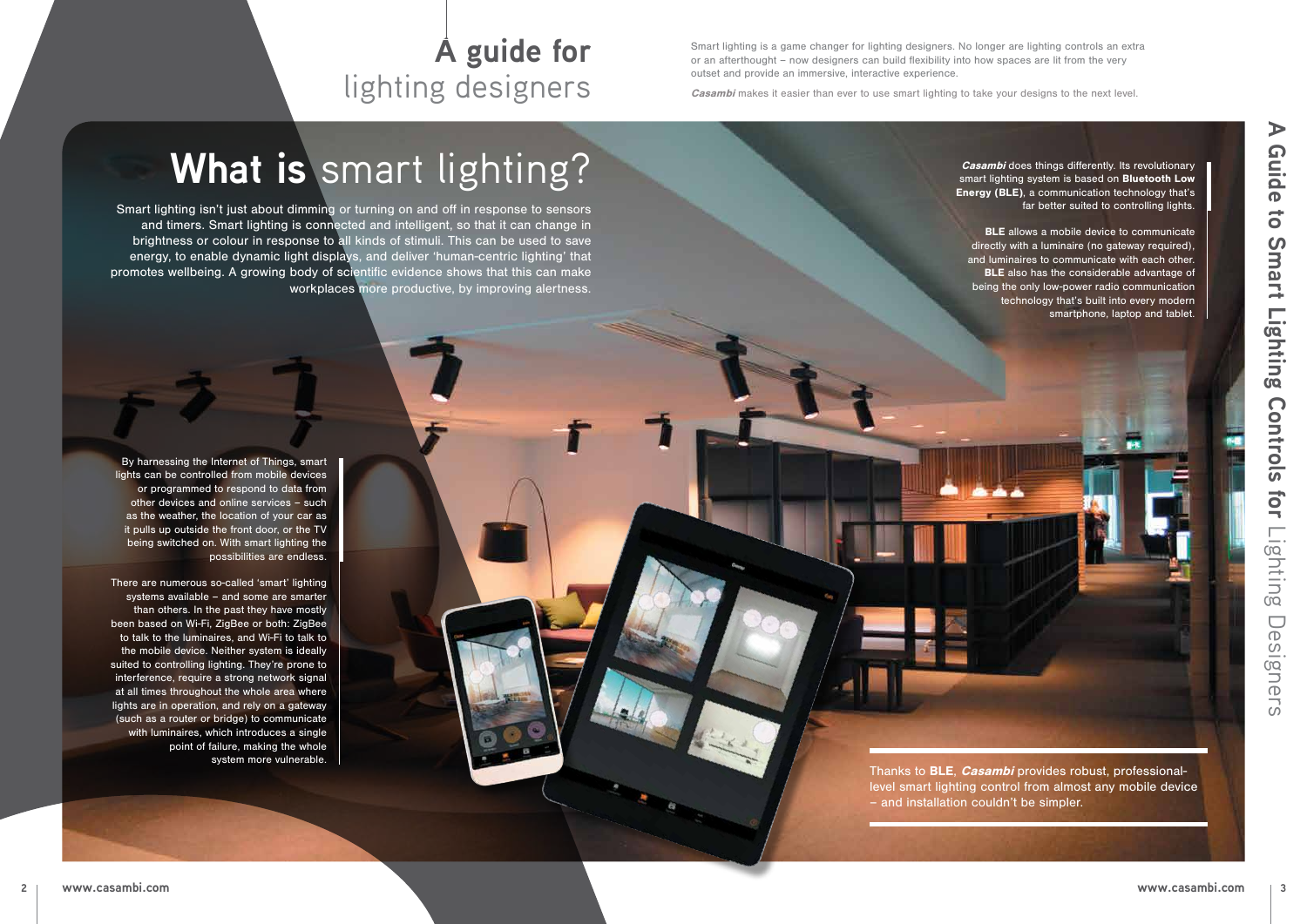#### **How do users** control **Casambi** ?



The advent of smartphones, tablets and now smart watches has given lighting control a shot in the arm. The clunky dedicated handsets used to control many lighting systems are being replaced by the high-tech devices we all carry around in our pockets.

Today's smartphones, tablets and wearables are ideal tools for controlling lighting. Touchscreens, advanced computing power and high-speed connectivity make them ideal for tasks like commissioning lighting when it's installed, setting up preset scenes and animations, or controlling colour.

The App employs intuitive gesture control: tap a luminaire to turn it on or off, swipe side to side to adjust brightness, up and down for colour temperature, or hold to change the colour. The unique gallery feature even lets users upload their own photos of a space, mark the positions of the luminaires, and use this to select and control them.



**Casambi** helps to bring flexibility and personalisation to designs, allowing users to tweak lighting to suit them. At hospitality venues, the colour of lighting can be changed to suit the branding of a company at corporate events.

Casambi-ready luminaires are compatible with iBeacon, so by choosing *Casambi* as a system to manage their lights, retail and hospitality venues can also reap the extra benefits of beacons.

The App also lets users recall preset scenes, animations and dim levels, and set the lighting scene to change at a particular time.

### **What does smart lighting allow** designers to do?

In an office environment, managers can choose how much the automated control should take over the lighting and how

much control staff are given to make changes to suit their own needs and preferences.

And because no new wiring is needed, Casambi can bring cutting-edge control even to protected historic buildings and hard-to-access areas. Then there's the opportunity to go beyond light by using sensors built into light fittings to respond to different circumstances and share the data in the cloud for all kinds of features.

For designers, smart lighting opens up a huge new range of possibilities. It can enhance comfort, add drama and introduce flexibility, giving users the power to create the lighting conditions they need for every occasion.

Designers can introduce 'human-centric' lighting, tuning the tone and brightness of light at different times of day to keep people happy, focused and alert. Lighting installations can change for morning, afternoon and evening, or even follow the sunrise and sunset on each day.



*Le Asiatique restaurant, Rome.* Casambi *technology is installed in all the LED strips and downlights by ZR Light creating the different athmospheres for lunch and dinner. Preset timer functions provides seamless transitions between lighting scenes, and a wireless switch Xpress provides manual overrides.*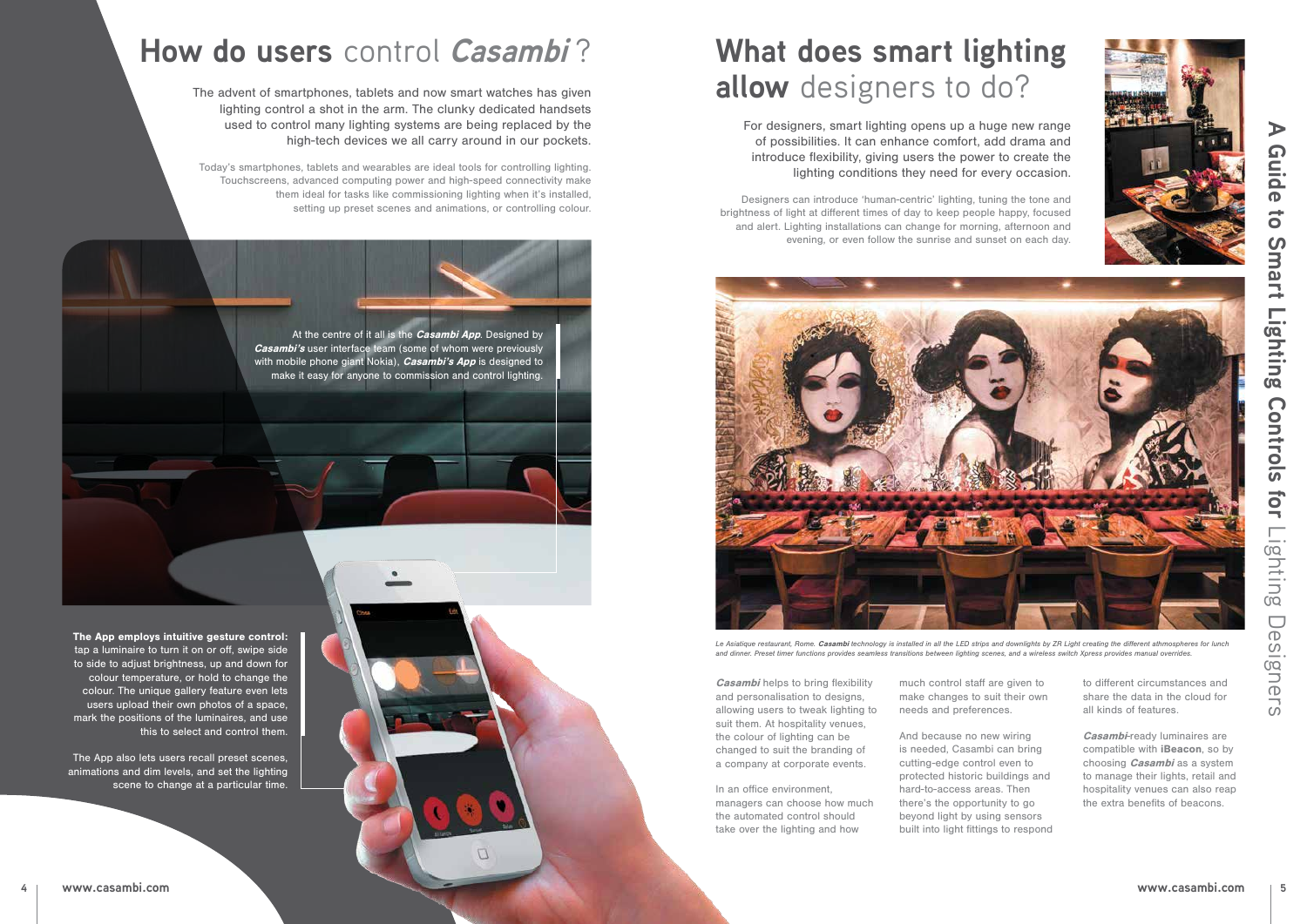## **What kinds of projects**  is Casambi appropriate for?

**Casambi** provides professional-level control and can deal with an unlimited number of luminaires. People are using it in everything from private residences to large-scale office and retail projects.

Because **Casambi** requires no new wiring, it's a particularly attractive choice for retrofit projects, historic buildings and temporary installations such as museum exhibitions, retail displays and even pop-up shops.

- 1 Royal Academy of Arts, London
- 2 The Palace of Versailles
- 3 The Rialto Bridge in Venice
- 4 Germany's Hetzenhof Golf Club
- 5 Le Asiatique restaurant in Rome











Notable *Casambi* installations include:



- 6 The Lululemon fashion store in London
- 7 Halluscinations by Enzo Catellani
- 8 The headquarters of private equity firm Ratos in Stockholm
- 9 Registers of Scotland HQ in Edinburgh
- 10 Social and Healthcare Center JUST, Finland